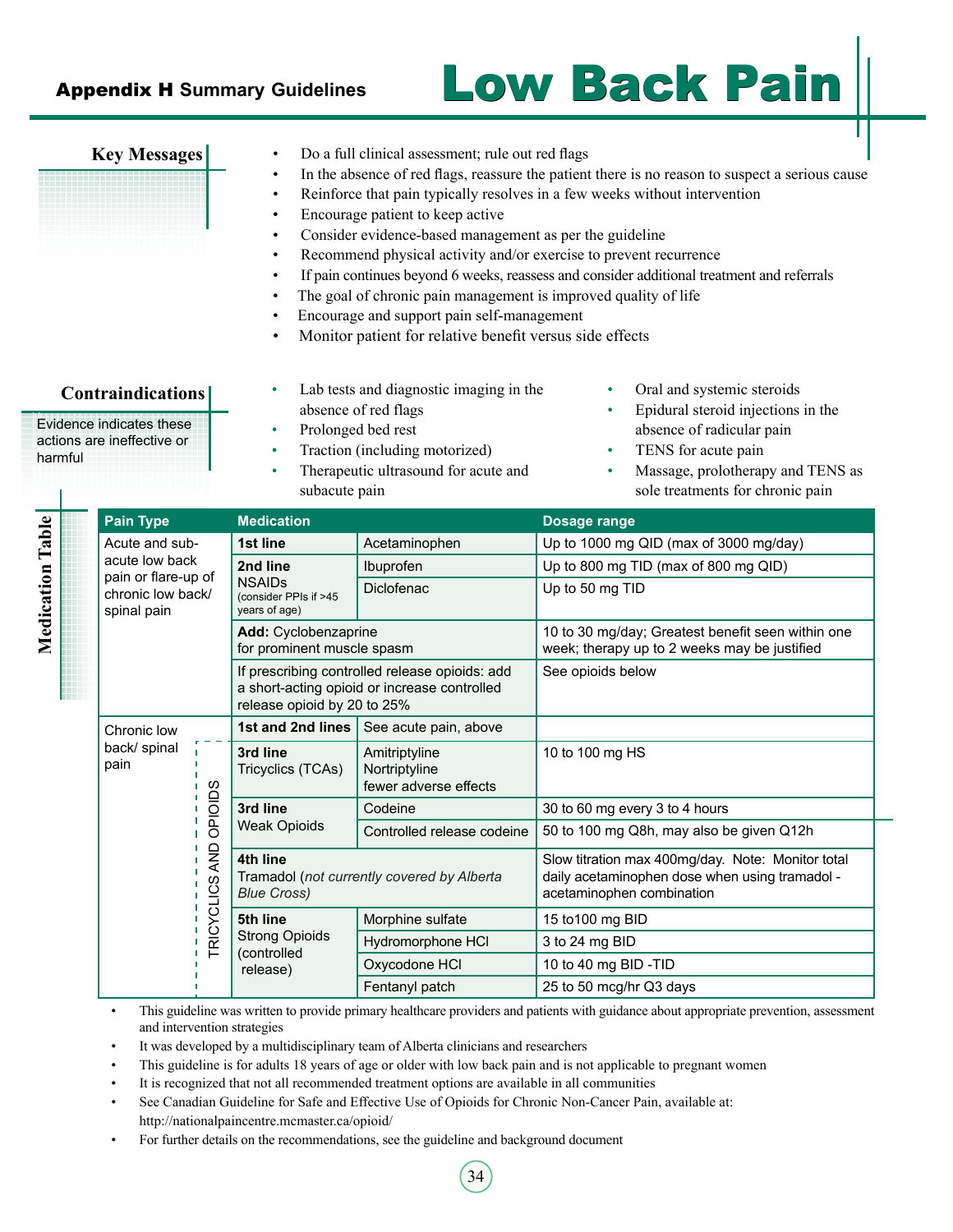- Reference List Low Back Pain
	- 1. Devereaux MW. Low back pain. Primary Care: Clinics in Office Practice 2004;31(1):33-51.
	- 2. Margarido MS, Kowalski SC, Natour J, Ferraz MB. Acute low back pain: diagnostic and therapeutic practices reported by Brazilian rheumatologists. Spine 2005;30(5):567-71.
	- 3. Nyiendo J, Haas M, Goldberg B, Sexton G. Pain, disability, and satisfaction outcomes and predictors of outcomes: a practice-based study of chronic low back pain patients attending primary care and chiropractic physicians. Journal of Manipulative and Physiological Therapeutics 2001;24(7):433-9.
	- 4. van Tulder M, Koes B, Bombardier C. Low back pain. Best Practice & Research Clinical Rheumatology 2002;16(5):761-75.
	- 5. Woolf AD, Pleger B. Burden of major musculoskeletal conditions. Bulletin of the World Health Organization 2003;81(9):646-56.
	- 6. Dagenais S, Haldeman S. Evidence-based management of low back pain. St Louis (MO): Mosby; 2011; p. 1-12.
	- 7. Henschke N, Maher CG, Refshauge KM, Herbert RD, Cumming RG, Bleasel J, et al. Prevalence of and screening for serious spinal pathology in patients presenting to primary care settings with acute low back pain. Arthritis & Rheumatism 2009; 60(10):3072-80.
	- 8. Hoy D, Brooks P, Blyth F, Buchbinder R. The epidemiology of low back pain. Best Practice & Research Clinical Rheumatology 2010; 24(6):769-81.
	- 9. Koes B, van Tulder M, Thomas S. Diagnosis and treatment of low back pain. BMJ 2006;332:1430-4.
	- 10. Henschke N, Maher CG, Refshauge KM, Herbert RD, Cumming RG, Bleasel J, et al. Prognosis in patients with recent onset low back pain in Australian primary care: inception cohort study. 2008;337:a171. doi: 10.1136/bmj.a171
	- 11. Moulin DE, Clark AJ, Speechley M, Morley-Forster PK. Chronic pain in Canada prevalence, treatment, impact and the role of opioid analgesia. Pain Research & Management 2002;7(4):179-84.
	- 12. Schopflocher D. Chronic pain in Alberta: a portrait from the 1996 National Population Health Survey and the 2001 Canadian Community Health Survey. Edmonton, Alberta: Alberta Health and Wellness; 2003.
	- 13. Gross DP, Ferrari R, Russell AS, Battié MC, Schopflocher D, Hu RW, et al. A population based survey of back pain beliefs in Canada. Spine 2006;31(18):2142-5.
	- 14. Bishop PB, Wing PC. Compliance with clinical practice guidelines in family physicians managing worker's compensation board patients with acute lower back pain. Spine Journal 2003;3(6):442-50.
	- 15. Kendall NAS, Linton SJ, Main CJ. Guide to Assessing Psycho-social Yellow Flags in Acute Low Back Pain: Risk Factors for Long-Term Disability and Work Loss. Wellington, NZ: Accident Compensation Corporation and the New Zealand Guidelines Group; 2004 October. Last accessed May 7, 2008.
	- 16. Canadian Guideline for Safe and Effective Use of Opioids for Chronic Non-Cancer Pain ©. 2010 National Opioid Use Guideline Group (NOUGG). Available: <http://nationalpaincentre.mcmaster.ca/opioid/> (accessed May 10, 2010).
	- 17. The Three-Minute Primary Care Low Back Examination. Script editors: Bombardier C, Carette S. © 2004 Division of Rheumatology, University of Toronto and Institute for Work & Health. A description of the three-minute examination from G6 is available at: <http://www.ihe.ca/research/low-back-exam/>.
	- 18. Two booklets for acute and chronic low back pain "So Your Back Hurts … Learn what works and what doesn't and how to help yourself" were designed with permission from the Institute for Work & Health (IWH) in Toronto, and adapted for Alberta in 2011.
	- 19. Chou R, Hoyt-Huffman L. Medications for Acute and Chronic Low Back Pain: A Review of the Evidence for an American Pain Society/American College of Physicians Clinical Practice Guidelines. Annals of Internal Medicine 2007; 147:505-514.
	- 20. Davies RA, Maher CG, Hancock MJ. A systematic review of paracetamol for non-specific low back pain. European Spine Journal 2008;17(11):1423-1430.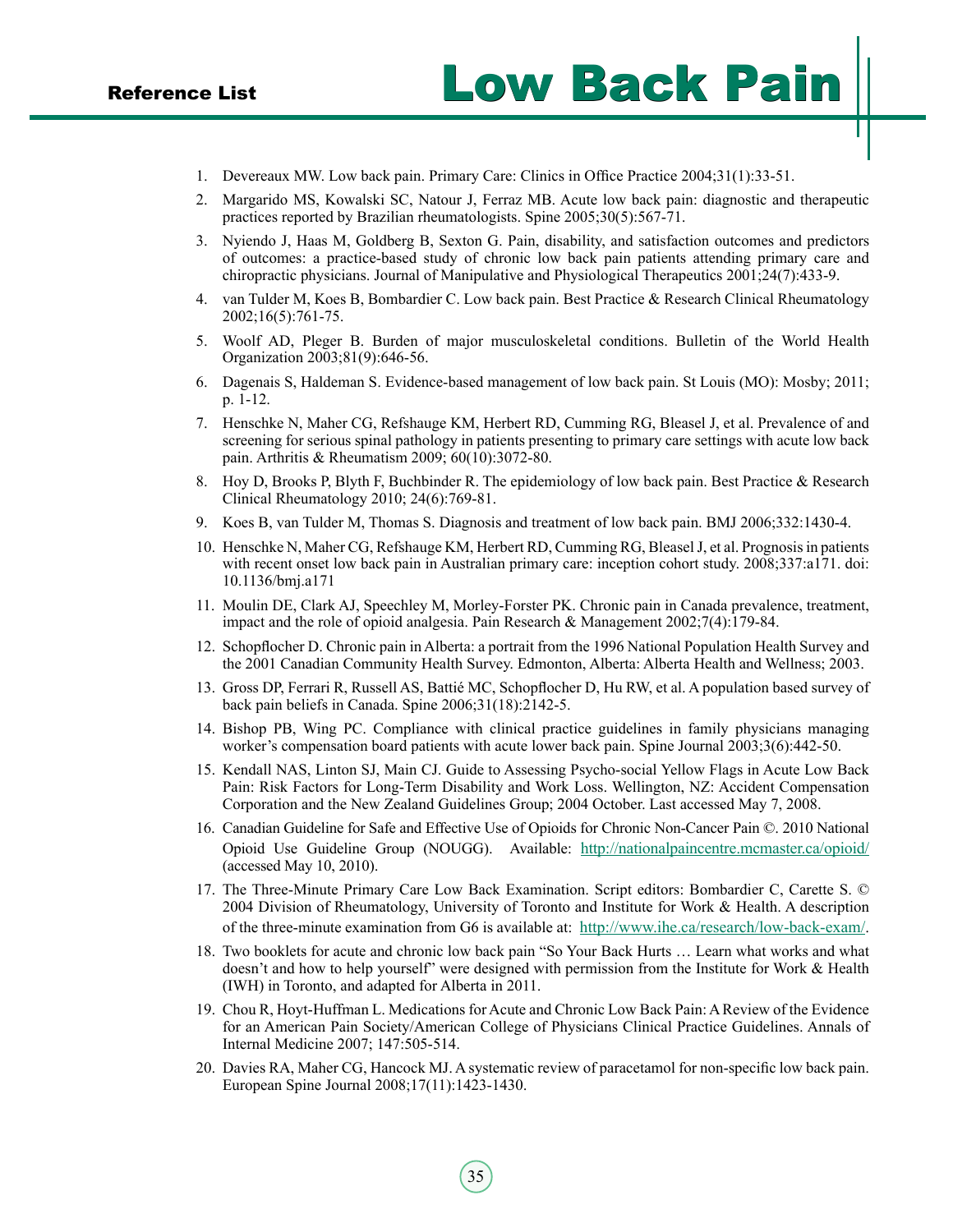- 21. Roelofs PDDM, Deyo RA, Koes BW, Scholten RJPM, van Tulder MW. Non-steroidal anti-inflammatory drugs for low back pain. Cochrane Database for Systematic Reviews 2008; (1):CD000396.
- 22. van Tulder MW, Touray T, Furlan AD, Solway S, Bouter LM. Muscle relaxants for non-specific low-back pain. Cochrane Database for Systematic Reviews 2003; (4):CD004252.
- 23. Kuijpers T Van, Middelkoop M, Rubinstein SM, Ostelo R, Verhagen A, Koes BW et al. A systematic review on the effectiveness of pharmacological interventions for chronic non-specific low-back pain. European Spine Journal 2011;20:40-50.
- 24. Martell BA, O'Connor PG, Kerns RD, Becker WC, Morales KH, Kosten TR et al. Systematic review: opioid treatment for chronic back pain: prevalence, efficacy, and association with addiction. Annals of Internal Medicine 2007;146(2):116-27.
- 25. Schnitzer TJ, Ferraro A, Hunsche E, Kong SX.AComprehensive Review of Clinical Trials on the Efficacy and Safety of Drugs for the Treatment of Low Back Pain. Journal of Pain and Symptom Management 2004; 28(1):72-95.
- 26. Dworkin RH, O'Connor AB, Backonja M, Farrar JT, Finnerup NB, Jensen TS et al. Pharmacologic management of neuropathic pain: Evidence-based recommendations. Pain 2007; 132 (2):237-251.
- 27. Moulin DE, Clark AJ, Gilron I, Ware MA, Watson CP, Sessle BJ et al. Pharmacological management of chronic neuropathic pain – Consensus statement and guidelines from the Canadian Pain Society. Pain Research & Management 2007; 12(1):13-21.
- 28. Lynch ME, Watson CPN. The pharmacotherapy of chronic pain: A review. Pain Research & Management 2006; 11(1):11-38.
- 29. Manek NJ, MacGregor AJ. Epidemiology of back disorders: prevalence, risk factors, and prognosis. Current Opinion in Rheumatology 2005;17(2):134-40.
- 30. University of Michigan Health System. Acute low back pain. Ann Arbor (MI): University of Michigan Health System; 2003 April [rev. Apr. 2005]. Last accessed May 7, 2008.
- 31. National Collaborating Centre for Primary Care. Low back pain. Early management of persistent nonspecific low back pain. London (UK): National Institute for Health and Clinical Excellence (NICE); 2009 May. Last accessed July 8, 2010.
- 32. Bronfort G, Haas M, Evans R, Kawchuk G, Dagenais S. Evidence-informed management of chronic low back pain with spinal manipulation and mobilization. Spine Journal 2008; 8(1):213-225.
- 33. Bunzi S, Gillham D, Esterman A. Physiotherapy-Provided Operant Conditioning in the Management of Low Back Pain Disability: A Systematic Review. Physiotherapy Research International 2011; 16(1):4- 19.
- 34. Foley LL, Weber A, Doshi S. The effects of yoga on chronic low back pain and implications for the physical therapist. Orthopaedic Physical Therapy Practice 2010;22(4):205-210 (quasi-SR).
- 35. Manchikanti L, Datta S, Derby R, Wolfer LR, Benyamin RM, Hirsch JA. Acritical review of theAmerican Pain Society clinical practice guidelines for interventional techniques: part 1. Diagnostic interventions. Pain Physician 2010;13(3):E141-E174.
- 36. Ostelo RWJG, Tulder MW van, Vlaeyen JWS, Linton SJ, Morley SJ, Assendelft WJJ.Behavioural treatment for chronic low-back pain. Cochrane Database of Systematic Reviews 2004;(3):CD002014.
- 37. Pittler MH, Karagulle MZ, Karagulle M, Ernst E. Spa therapy for treating low back pain: meta-analysis of randomized trials. Rheumatology 2006;45(7):880-884.
- 38. So PS, Jiang Y, Qin Y. Touch therapies for pain relief in adults. Cochrane Database of Systematic Reviews 2008;(4): CD006535.
- 39. Waller B, Lambeck J, Daly D. Therapeutic aquatic exercise in the treatment of low back pain: a systematic review. Clinical Rehabilitation 2009;23(1):3-14.